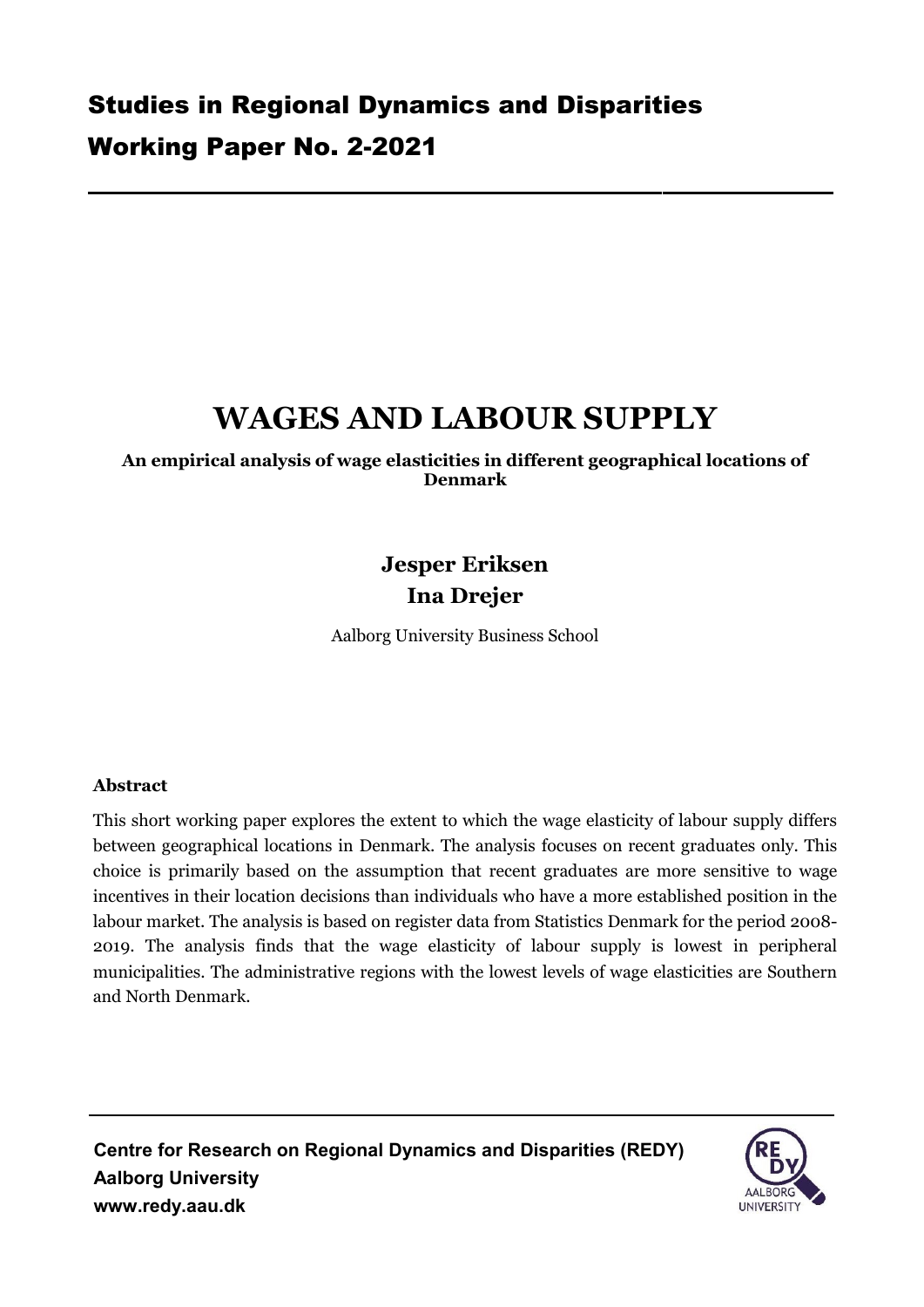Centre for Research on Regional Dynamics and Disparities Working Paper Editor: Jørgen Goul Andersen E-mail: [goul@dps.aau.dk](mailto:goul@dps.aau.dk)

The Centre for Research on Regional Dynamics and Disparities is co-financed by the Obel Family Foundation and the Faculty of Social Sciences, Aalborg University.

[www.redy.aau.dk](http://www.redy.aau.dk/) Aalborg, June 2021

ISSN 2596-4208-2021-2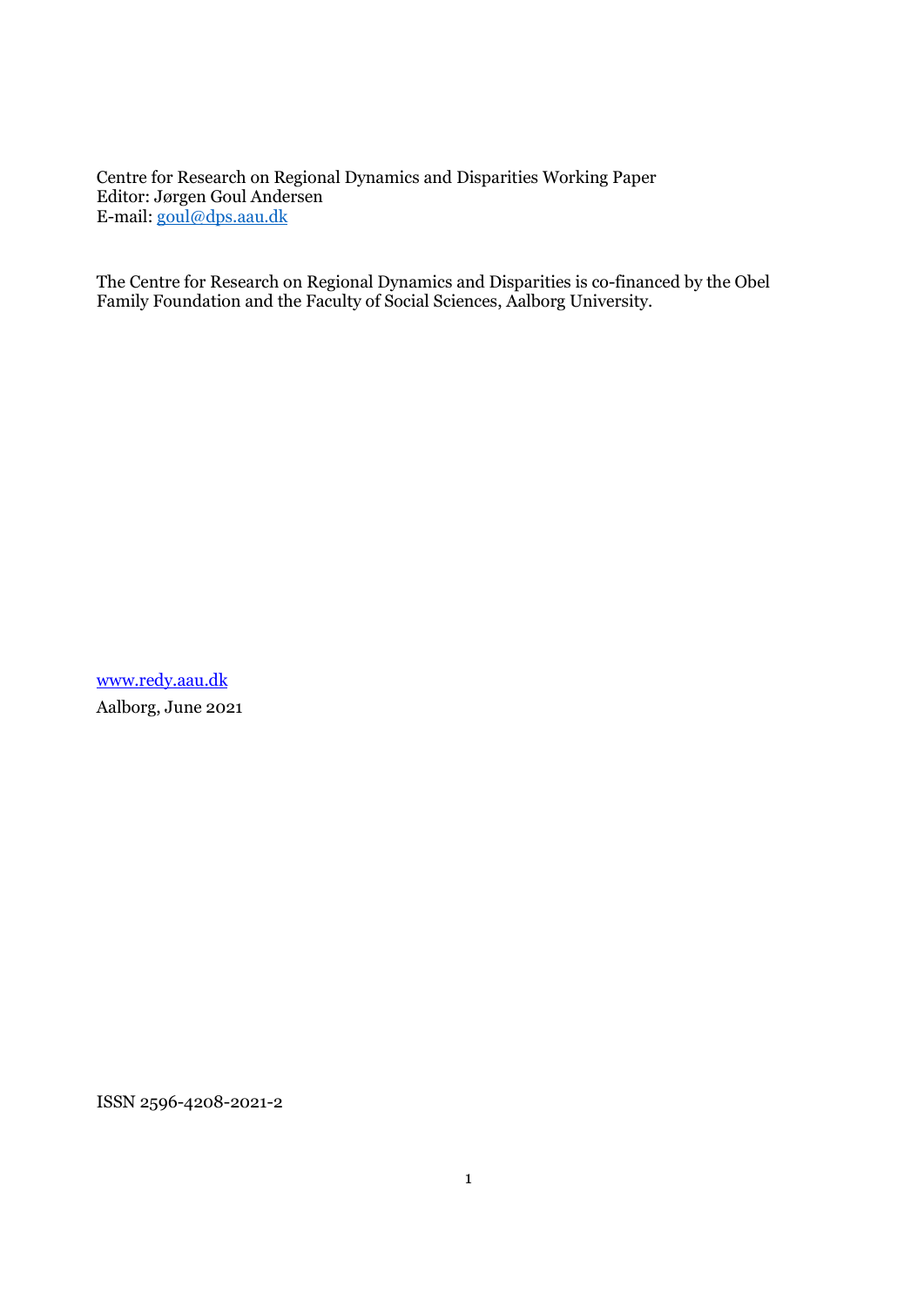#### **Introduction**

This working paper explores the relationship between the changes in wages and labour supply of recent graduates in different geographical settings in Denmark. It is part of a sub-project on the geographical aspects of access to labour within the Obel Family Foundation-funded project, 'Regional Dynamics and Disparities' (ReDy). The analysis relates to a fundamental question in economics about the extent to which employment/labour supply reacts to changes in wages. More specifically, the analysis addresses the extent to which firms can use wages as a means to attract employees to the local labour market, and—if we do find indications of an elastic labour supply whether the wage elasticity tends to vary across different geographical locations.

The analysis is based on register data from Statistics Denmark for the period 2008-2019. Previous studies have shown a clear relationship between, on one side, age, family situation (e.g. Geist & McManus, 2008) and years since graduation (e.g. Drejer et al., 2014), and on the other side, geographical mobility. Accordingly, the analysis focuses on recent graduates only based on the assumption that they are more sensitive to wage incentives in their location decisions than individuals who are more established in terms of employment (as well as family situation, although we do not control for factors expressing the latter in the analysis). Recent graduates are defined as individuals who have completed their highest level of education within a four-year period prior to the year studied.

Following a somewhat simplified, classical economic assumption, utility maximising economic agents operating under conditions of perfect competition will choose their location based on where their experienced utility will be as high as possible. This assumption is based on the ability to set a price on utility and the possibility to determine the price, e.g. a wage increase, which is necessary to make individuals relocate to another place than where they are currently residing (and working). However, there is a widespread acknowledgment of labour markets operating under conditions of imperfect competition (see e.g. Booth, 2004). Manning (2003) argues that labour markets are a monopsonistic, i.e., employers have market power over employees due to friction in the labour market. The main argument is that employees are likely to have imperfect information about alternative employment opportunities, and it is time-consuming and costly to change jobs. Legislative regulations and collective bargaining also affect the functioning of labour markets. These factors may play a crucial role in explaining why, as documented by Manning (2010), empirical studies tend to find relatively low elasticities of labour supply.

However, although the factors mentioned above can influence the level of wage elasticities, they are unlikely to have a major effect on what is of interest in the present paper, which is within-country differences in the wage sensitivity of labour supply. The labour supply within each geographical location is not only determined by the incumbent residents' willingness to participate in the labour market—which is assumed to be high among recent graduates—but also on the willingness of individuals to relocate to the location in question. In this case, differences in wage elasticity across geographical locations can provide indications of the attractiveness of different types of locations, and therefore also geographical differences in the effectiveness of wage compensation as a means to attract recent graduates.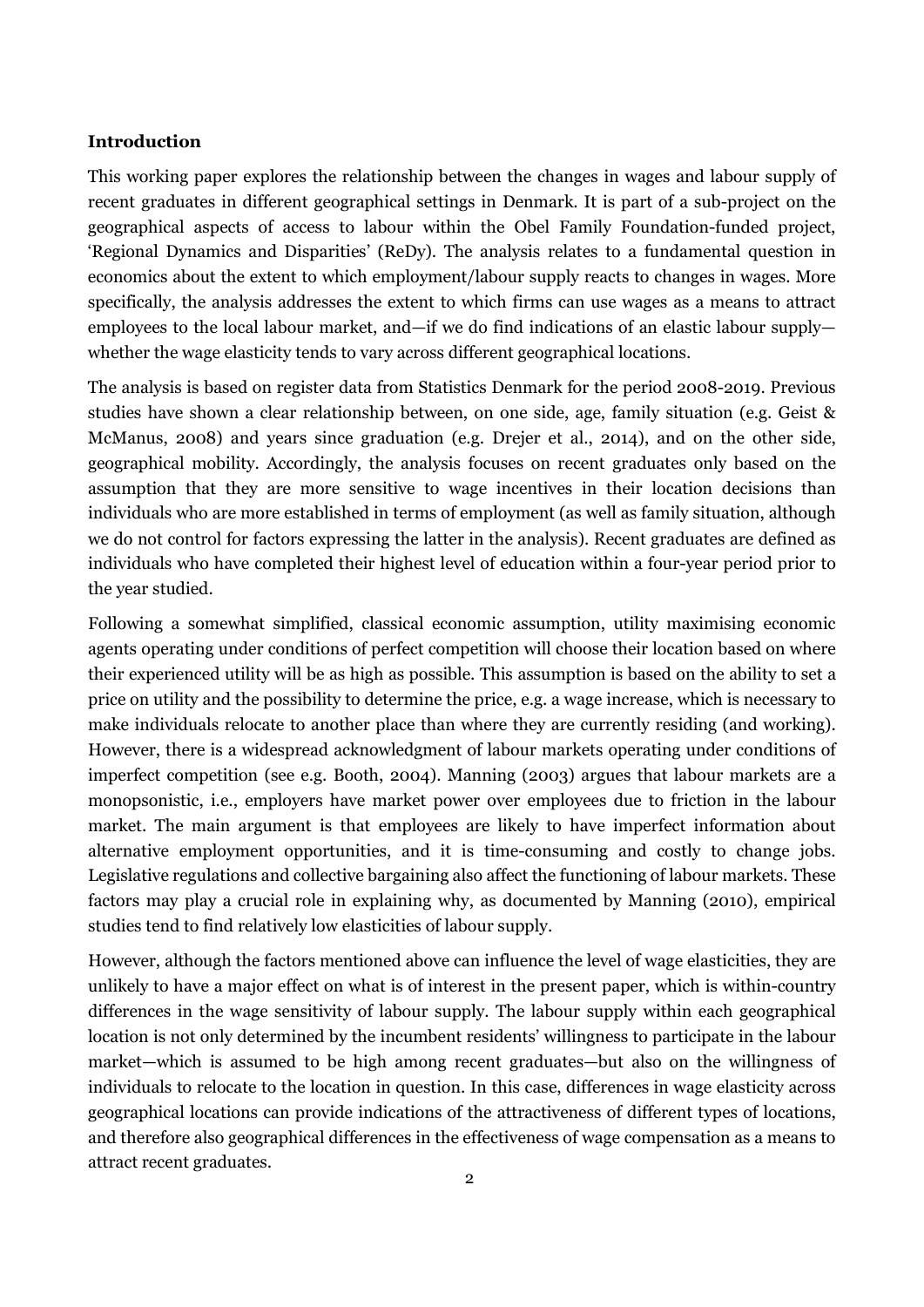The analysis shows, first, that wage elasticity of labour supply among recent graduates is relatively low in Denmark. But, more interestingly, the analysis also shows that there are considerable geographical differences in wage elasticities. The wage elasticity of labour supply is lowest in peripheral municipalities. From an administrative region perspective, Southern and North Denmark have the lowest wage elasticities. The concluding section discusses possible explanations for these findings.

#### **Data and method**

The analyses are based on register data from Statistics Denmark for the period 2008-2019 for a population of individuals aged 18 and above who have completed their highest degree of education within a four-year period prior to the year studied. The lowest level of education included is primary school. However, as illustrated in Figure 1, the analysis includes relatively few individuals who had primary school as their highest degree of education.



#### **Figure 1. Observations distributed on highest level of education and years after graduation.**

We apply regression analysis to explore the main relationship between the change in the number of residents within the defined population in a given municipality (dependent variable) and the change in salary levels of these residents. The population includes wage earners only.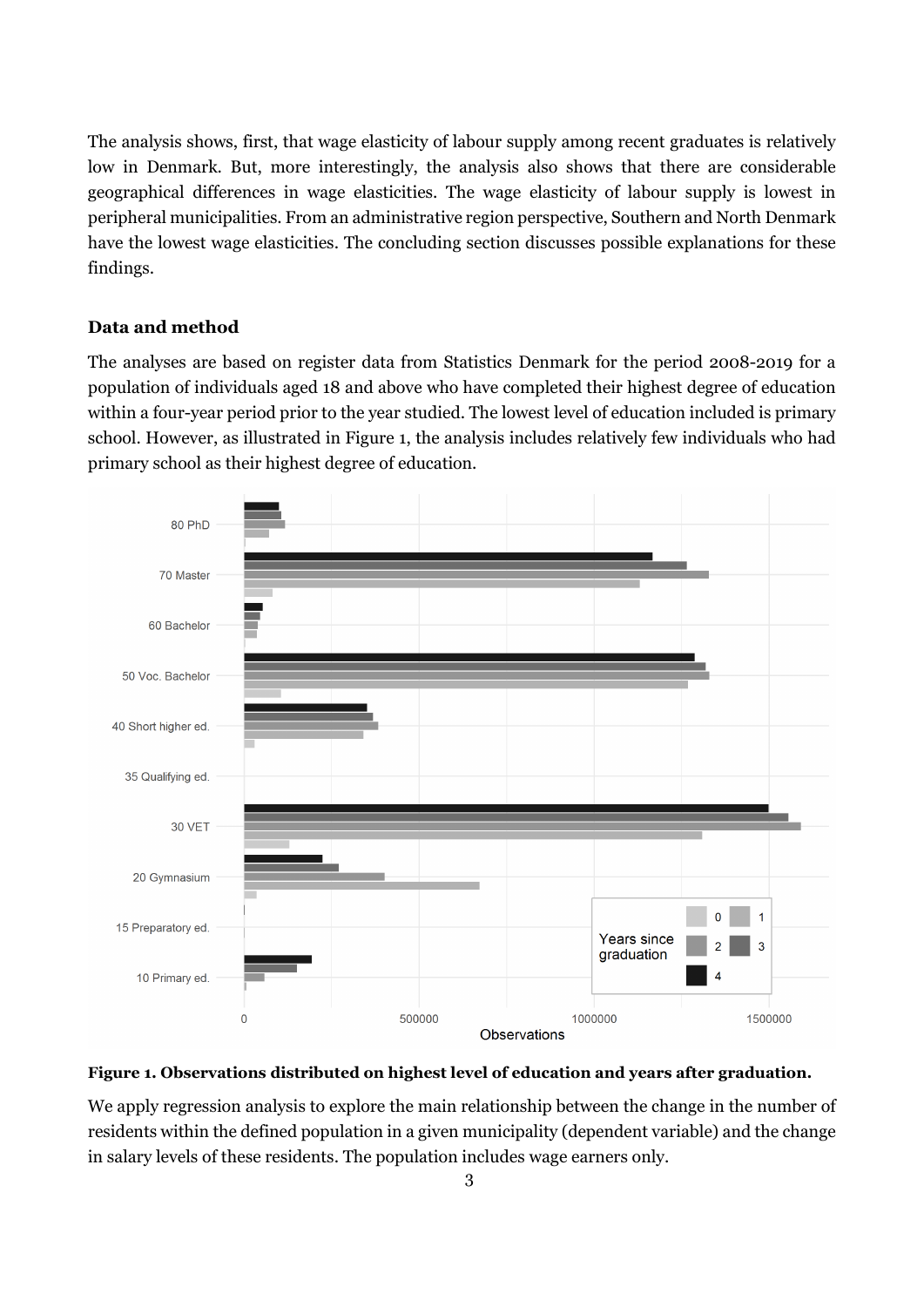Calculations are based on the municipality of residence and not where the workplace is located. The reason for this focus is that we are interested in the local attraction of individuals to a given geographical location, and not firm-location choices.

Salary is the primary explanatory variable and is measured as hourly salary. This includes A-income (salaries, wages, pensions, unemployment, sickness and parental leave benefits, etc., on which tax is withheld before the employee receives the income) and B-income (fees and remunerations on which no tax is withheld when they are paid, and profits from self-employed business activities and interest income).

Analyses are carried out step-wise, starting with a simple regression including only salary as the explanatory variable, and subsequently adding control variables (fixed effects). The control variables include the level of education, the industry of employing firm (public as well as private sector organisations), years since graduation, and year.

In the main models, we regress the changes in log values of the variables. However, as a robustness test, we replace changes in logs with percentage changes.

The aggregated data used for the regression analysis comes from individual-month-employment data constructed from the Danish register data. The datasets only contain observed employment spells, i.e., non-employment spells are not included. In the measurement of the hourly salary, we focus on the job where the individual is employed for the most hours. If an individual holds more jobs with the same number of hours, we focus on the job with the highest hourly salary of those jobs.

Because we are interested in full-time employment and salaries that can be traced to a specific firmemployment, observations are dropped if the individual:

- has worked less than 140 hours within the month of employment,
- has been employed less than 25 out of the 30 or 31 days within the month,
- has an hourly wage above 5000 DKK in 2015 values, or
- is pursuing any type of education at the time of observation.

Furthermore, observations are deleted if information on education level, number of years since graduation, industry of employing firm, or municipality of residence is missing.

The analysis is carried out on aggregated variables organised in cells defined as combinations of education level, industry, municipality, years since graduation, and year. In order to ensure that the analysis is not driven by outliers, cells with less than 10 observations per cell are omitted. This procedure reduces the number of aggregated observations from 485,064 to 344,024. The main variables of interest are the logs of the aggregate variables, the within-group yearly changes in the log variables, and the within-group percentage changes in the aggregated variables. When calculating changes, only year-to-year differences are calculated, and, accordingly, observations with missing year-to-year changes are omitted. This reduces the number of observations to 207,701.

Finally, observations with more than a 20 percent change in hourly salary or 100 percent change in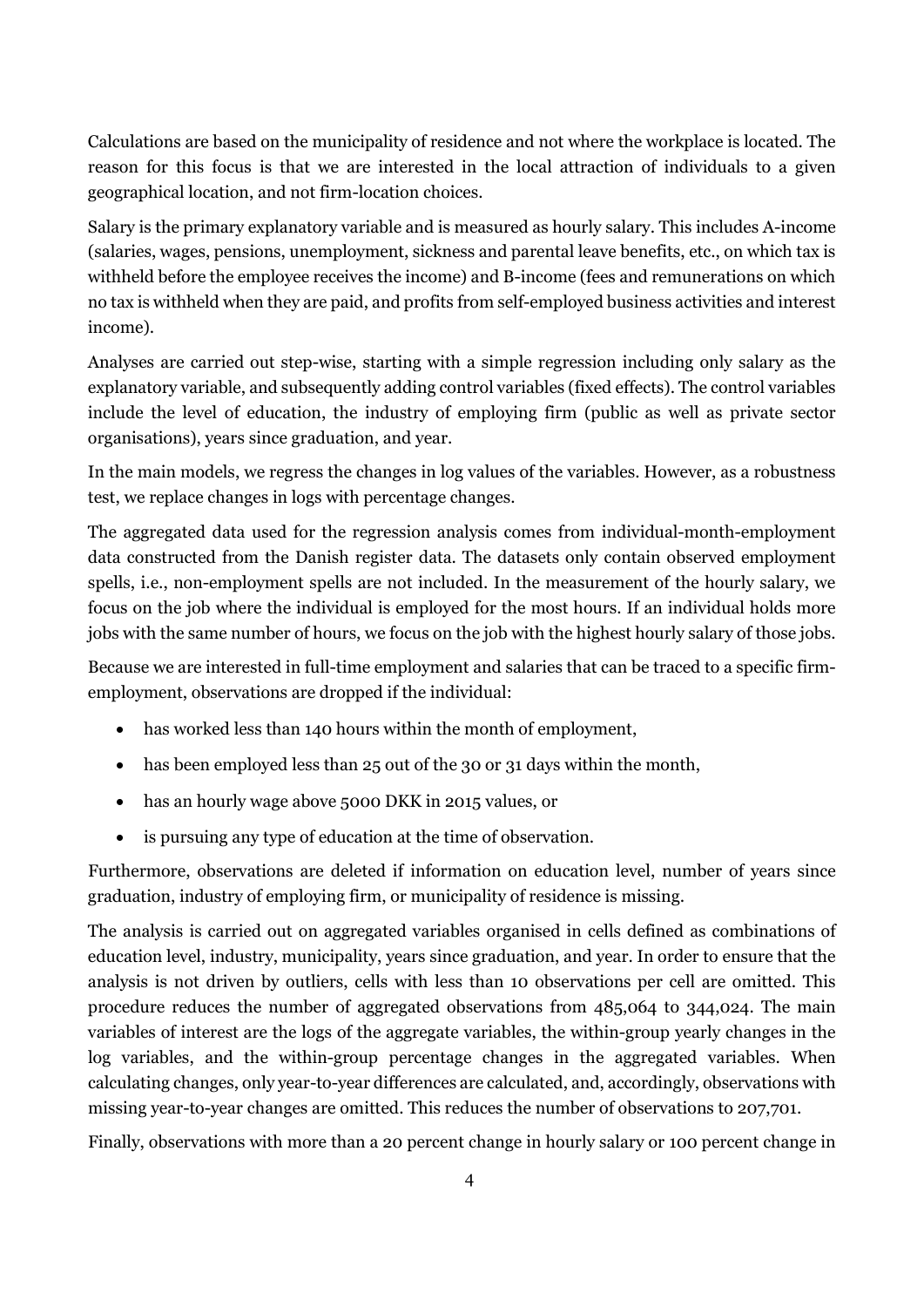the number of graduates are omitted. This leads to a final number of 207,696 aggregated observations included in the analysis. Table 1 shows the summary statistics for the main variables used in the analysis before and after the removal of outliers.

|                     | Mean  | Std. Dev. | Median |
|---------------------|-------|-----------|--------|
| Log_population      | 3.469 | 1.034     | 3.178  |
| Diff_population     | 0.012 | 0.641     | 0.000  |
| Diff_population_pct | 0.248 | 0.940     | 0.000  |
| Log_salary          | 5.232 | 0.312     | 5.236  |
| Diff_salary         | 0.001 | 0.216     | 0.002  |
| Diff_salary_pct     | 0.025 | 0.251     | 0.002  |

**Table 1. Summary statistics for main variables (N=207,696)**

The regional analyses are carried out at two levels of aggregation. The first level of aggregation is administrative regions, where the 98 Danish municipalities are divided into five regions: the Capital Region, Zealand, Southern Denmark, Central Denmark, and North Denmark. The second level of aggregation follows the Danish Ministry of Food, Agriculture and Fisheries (2011), which classifies municipalities as either peripheral, rural, intermediate, or urban. This classification is described in more detail in Eriksen (2017).

See Appendix 1 for an overview of how municipalities are classified in the two levels of aggregation.

### **Empirical findings**

Table 2 describes the primary relationship between the change in the population of recent graduates in a given municipality and the change in wages. Model 1 shows the simple relation between change in log population of recent graduates and change in log wages. In Models 2-4, year fixed effects and fixed effects for graduation year, industry and educational level are added step-wise.

| Table 2. Change in the population of recent graduates at municipality level as a function of |
|----------------------------------------------------------------------------------------------|
| change in wages (dependent variable: change in log population)                               |

|                           | (1)         |          | (2)         |          | (3)         |          | (4)         |          |
|---------------------------|-------------|----------|-------------|----------|-------------|----------|-------------|----------|
|                           | Coefficient | Std.Dev. | Coefficient | Std.Dev. | Coefficient | Std.Dev. | Coefficient | Std.Dev. |
| Change in log             | $0.115***$  | 0.007    | $0.108***$  | 0.007    | $0.107***$  | 0.007    | $0.107***$  | 0.007    |
| salary                    |             |          |             |          |             |          |             |          |
| <b>Year Fixed Effects</b> |             |          | Y           |          |             | Y<br>Y   |             |          |
| Grad. Year Fixed          |             |          |             |          | Y           |          | Y           |          |
| <b>Effects</b>            |             |          |             |          |             |          |             |          |
| <b>Industry Fixed</b>     |             |          |             |          |             |          | Y           |          |
| <b>Effects</b>            |             |          |             |          |             |          |             |          |
| <b>Educational Level</b>  |             |          |             |          |             |          | Y           |          |
| <b>Fixed Effects</b>      |             |          |             |          |             |          |             |          |
| $\mathbf N$               | 207,696     |          | 207,696     |          | 207,696     |          | 207,696     |          |
| R <sup>2</sup>            | 0.002       |          | 0.116       |          | 0.116       |          | 0.118       |          |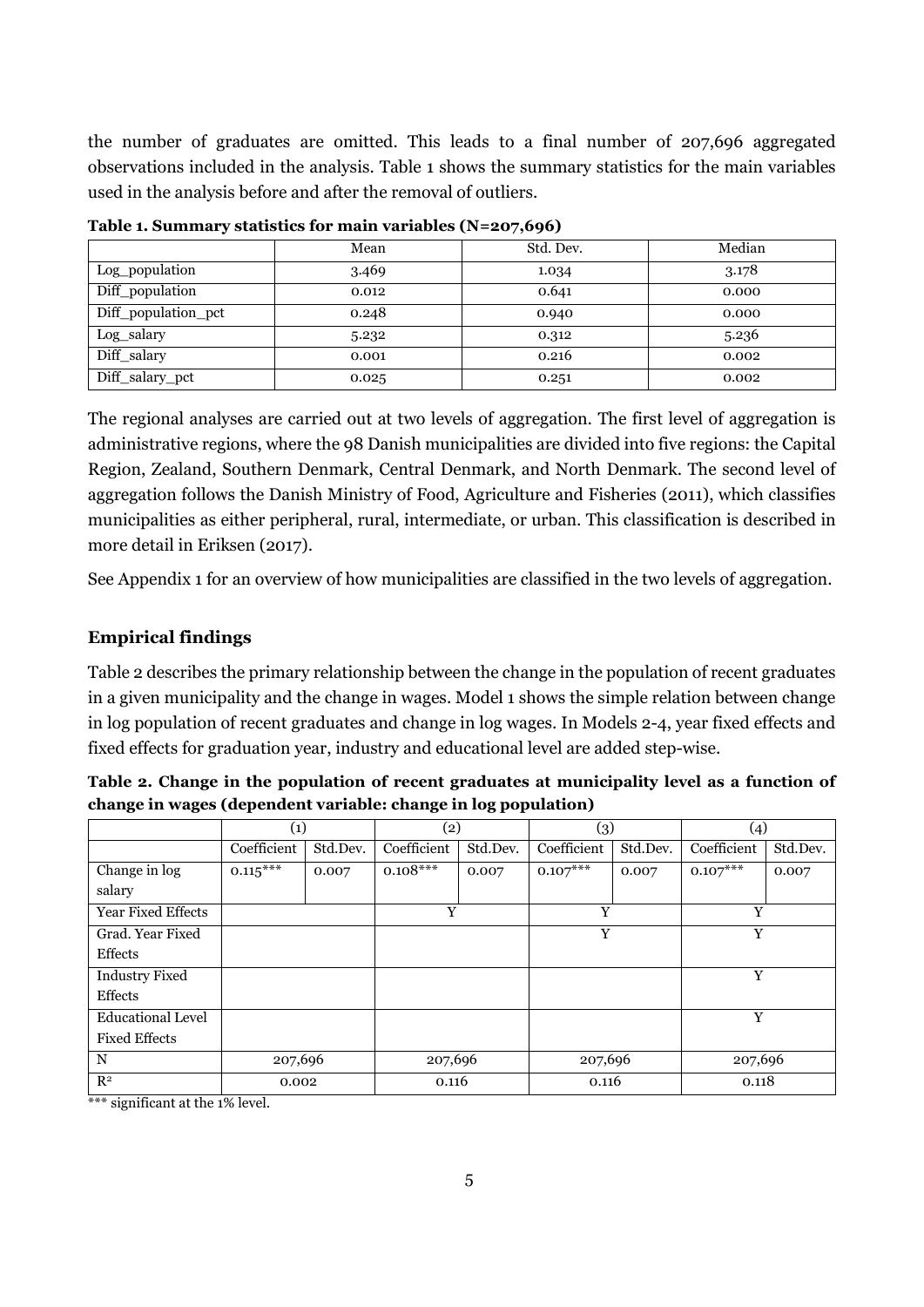The regression results suggest a stable relation, where a one percent increase in the yearly percentage change in hourly wages is associated with a 0.1 percent increase in the annual percentage change in the population of recent graduates living in a given municipality. This relatively low wage elasticity of labour supply is in accordance with the international findings reported by Manning (2010).

Replacing changes in logs with percentage changes for the population of recent graduates and hourly salary variables results in similar findings concerning the relation between wages and population. Please see Appendix 2 for results of the models using percentage changes.

The models shown in Table 3 explore whether wage sensitivity is higher in some administrative regions than in others. The relation is estimated separately for each region. A regression model where the *difference\_salary* variable is interacted with regions (with the Capital Region as the benchmark) has also been run, leading to similar results as the ones shown in Table 3. These results are available upon request.

Table 3 shows that the impact of wage changes is stronger in Zealand, the Capital Region, and Central Denmark than in Southern and North Denmark. This means that the change in the number of recent graduates residing in municipalities in Southern and North Denmark is less sensitive to wage changes than in other parts of Denmark.

These findings are also confirmed when changes in logs are replaced with percentage changes for the population of recent graduates and hourly salary variables, although the wage sensitivity in North Denmark is higher than in Southern Denmark in this alternative model specification.

|             |  |  | Table 3. Change in the population of recent graduates at the municipality level as a function of |  |  |  |
|-------------|--|--|--------------------------------------------------------------------------------------------------|--|--|--|
|             |  |  | change in wages. Models by administrative regions (dependent variable: change in log             |  |  |  |
| population) |  |  |                                                                                                  |  |  |  |

|                | Capital Region |       |                | Zealand |                | Southern | Central Denmark |                | North Denmark  |                |  |
|----------------|----------------|-------|----------------|---------|----------------|----------|-----------------|----------------|----------------|----------------|--|
|                |                |       |                |         | Denmark        |          |                 |                |                |                |  |
|                | Coef.          | Std.  | Coef.          | Std.    | Coef.          | Std.     | Coef.           | Std.           | Coef.          | Std.           |  |
|                |                | Dev.  |                | Dev.    |                | Dev.     |                 | Dev.           |                | Dev.           |  |
| Change in      | $0.114***$     | 0.011 | $0.167***$     | 0.016   | $0.063***$     | 0.014    | $0.114***$      | 0.015          | $0.063***$     | 0.022          |  |
| log salary     |                |       |                |         |                |          |                 |                |                |                |  |
| Year Fixed     | Y              |       | Y              |         | $\overline{Y}$ |          | $\overline{Y}$  |                | $\mathbf Y$    |                |  |
| Effects        |                |       |                |         |                |          |                 |                |                |                |  |
| Grad. Year     | $\overline{Y}$ |       | $\overline{Y}$ |         | $\overline{Y}$ |          |                 | $\overline{Y}$ |                | $\overline{Y}$ |  |
| Fixed          |                |       |                |         |                |          |                 |                |                |                |  |
| Effects        |                |       |                |         |                |          |                 |                |                |                |  |
| Industry       | Y              |       | Y              |         | Y              |          | Y               |                | $\mathbf Y$    |                |  |
| Fixed          |                |       |                |         |                |          |                 |                |                |                |  |
| Effects        |                |       |                |         |                |          |                 |                |                |                |  |
| Educational    | Y              |       | Y              |         | $\overline{Y}$ |          | $\overline{Y}$  |                | $\overline{Y}$ |                |  |
| Level Fixed    |                |       |                |         |                |          |                 |                |                |                |  |
| Effects        |                |       |                |         |                |          |                 |                |                |                |  |
| $\mathbf N$    | 64,575         |       | 31,318         |         | 44,981         |          | 46,202          |                | 20,620         |                |  |
| R <sup>2</sup> | 0.117          |       | 0.114          |         | 0.122          |          | 0.126           |                | 0.115          |                |  |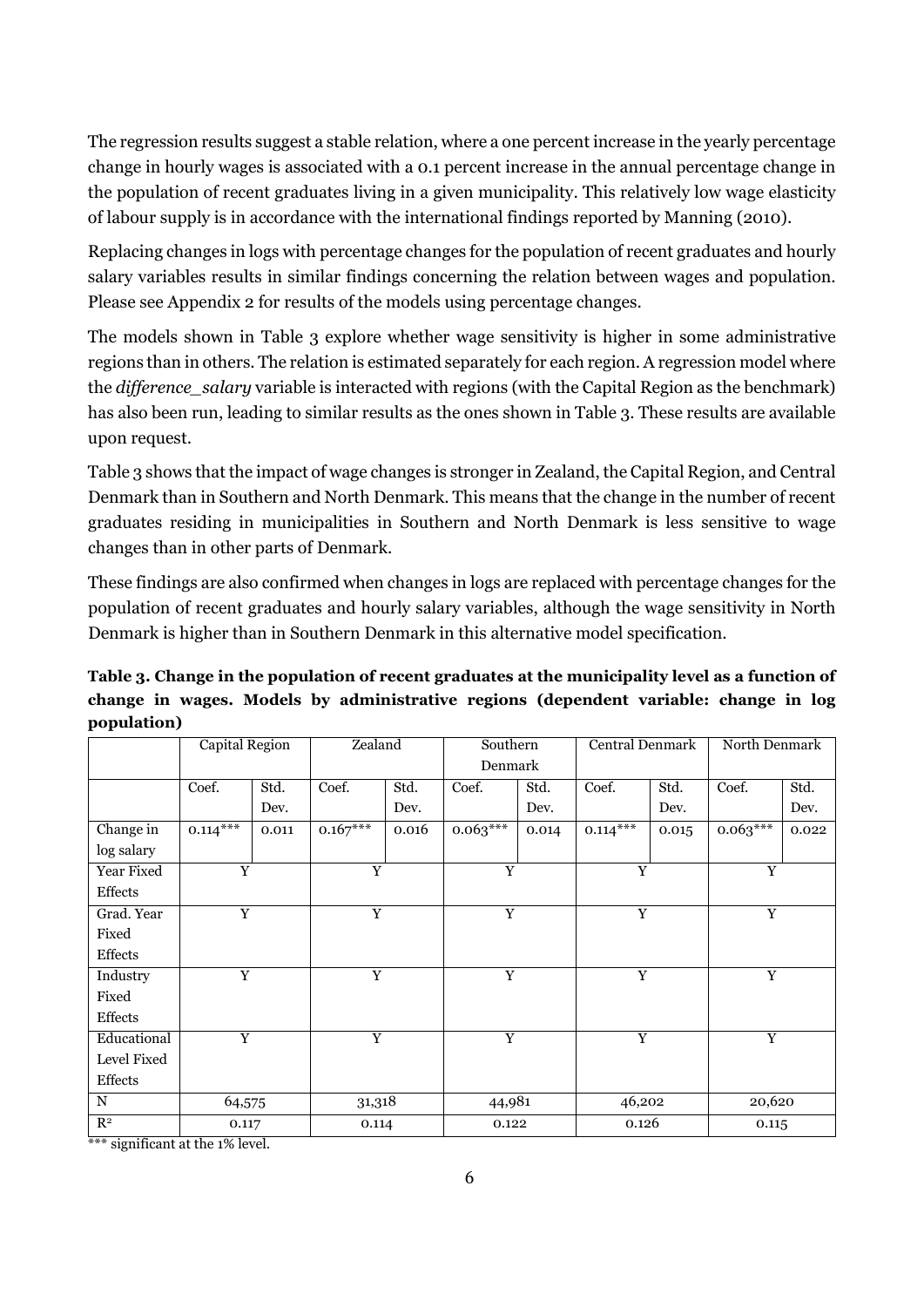Finally, the differences in wage sensitivity between different types of municipalities are explored in Table 4. Whereas there are only small differences between the groupings of urban, intermediate, and rural municipalities, the wage sensitivity for the group of peripheral municipalities is considerably lower than for the other three groups.

|                           | Urban       |          | Intermediate |          | Rural       |          | Peripheral  |          |
|---------------------------|-------------|----------|--------------|----------|-------------|----------|-------------|----------|
|                           | Coefficient | Std.Dev. | Coefficient  | Std.Dev. | Coefficient | Std.Dev. | Coefficient | Std.Dev. |
| Change in log             | $0.114***$  | 0.009    | $0.109***$   | 0.015    | $0.107***$  | 0.012    | $0.062***$  | 0.022    |
| salary                    |             |          |              |          |             |          |             |          |
| <b>Year Fixed Effects</b> | Y           |          | Y            |          | Y           |          | Y           |          |
| Grad. Year Fixed          | Y           |          | Y            |          | Y           |          | Y           |          |
| Effects                   |             |          |              |          |             |          |             |          |
| <b>Industry Fixed</b>     | v           |          | Y            |          | Y           |          | Y           |          |
| <b>Effects</b>            |             |          |              |          |             |          |             |          |
| <b>Educational Level</b>  | Y           |          |              | Y        | Y           |          | Y           |          |
| <b>Fixed Effects</b>      |             |          |              |          |             |          |             |          |
| N                         | 94,229      |          | 35,923       |          | 58,377      |          | 19,167      |          |
| R <sup>2</sup>            | 0.130       |          |              | 0.118    |             | 0.113    |             | 0.093    |
|                           |             |          |              |          |             |          |             |          |

**Table 4. Change in the population of recent graduates at municipality level as a function of change in wages. Models by type of municipality (dependent variable: change in log population)**

\*\*\* significant at the 1% level.

Again, the findings are confirmed when changes in logs are replaced with percentage changes for the population of recent graduates and hourly salary variables.

#### **Concluding discussion**

This paper shows that the findings from international studies concerning a relatively low wage sensitivity of labour supply also apply to Denmark. However, the analysis also shows that wage sensitivity is higher in the most centrally located regions in Denmark, i.e., the Capital Region, Zealand, and Central Denmark, compared to the more peripheral regions of Southern and North Denmark. Likewise, when municipalities are classified as either urban, intermediate, rural, or peripheral, the wage sensitivity is lowest in peripheral municipalities. Thus, the findings indicate that wages are not a very efficient tool for attracting labour to locations in Denmark, which are struggling with a declining workforce and challenges related to attracting qualified labour.

The findings could, at least to some extent, be driven by the 'thickness' of labour markets which varies with the degree of urbanisation. A 'thick' labour market is characterised as being large and diverse, thereby offering highly skilled and specialised employees better opportunities for finding jobs that match their skills than 'thinner' labour markets can offer. For highly skilled employees, such as university graduates, these features also lead 'thick' labour markets to be characterised by relatively high initial wages, fast wage growth, and frequent job switching, especially in the first years after graduation (Ahlin et al. 2014).

However, as discussed in another analysis related to the Obel Family Foundation-funded project on Regional Dynamics and Disparities — which explores the relationship between geographical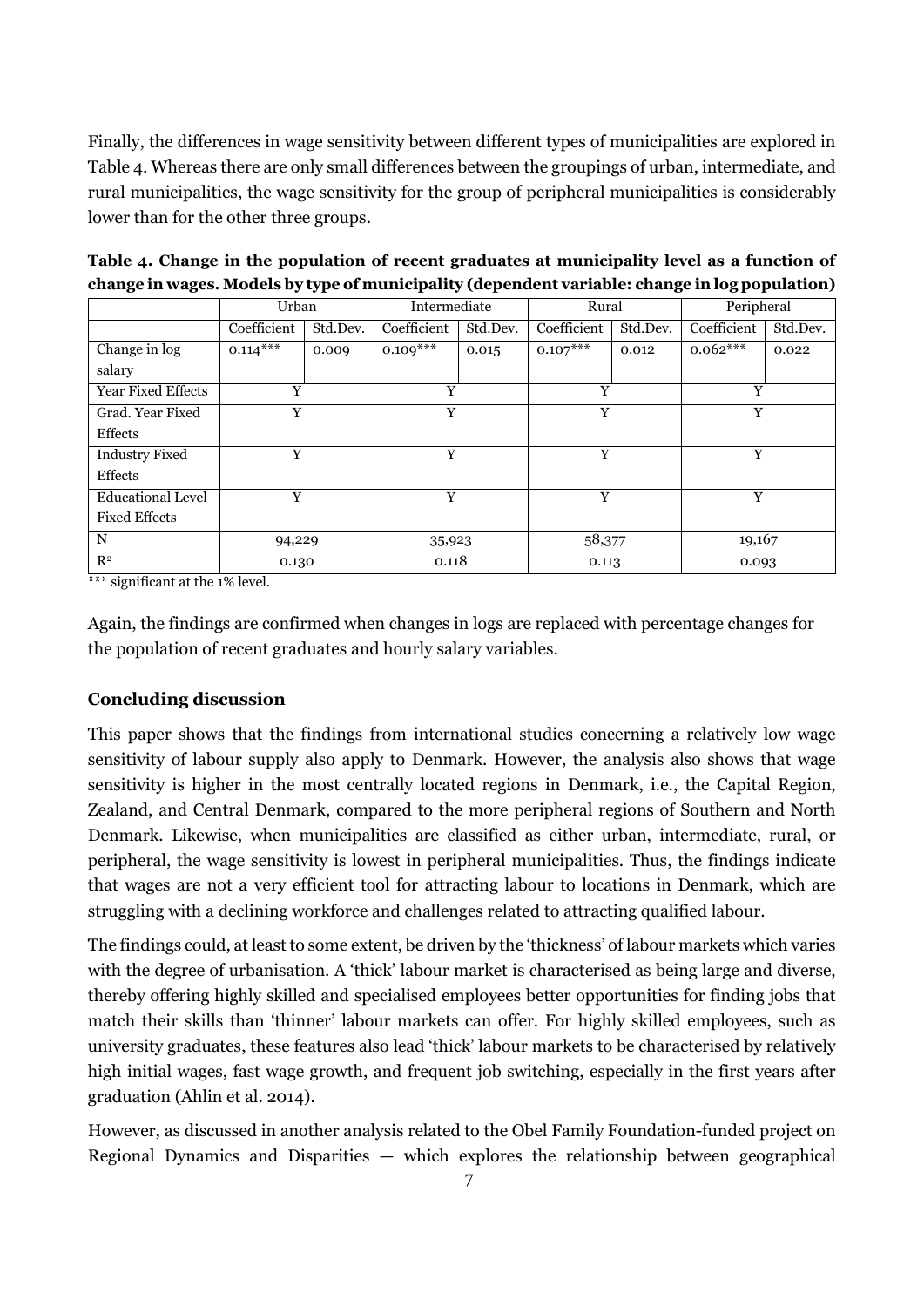mobility, occupational choice, and outcome in metropolitan and peripheral areas in Denmark career opportunities and prospects of a high wage or rapid wage increase are not the only factors affecting recent graduates' location choices (Drejer et al., forthcoming). Although economic factors play a role in location choices, social attachments to places and people tend to outweigh these factors (Dahl & Sorensen, 2010a; 2010b). Drejer et al. (forthcoming) find that graduates from the peripheral North Denmark region who stay to work in North Denmark after graduation are 'penalised' in terms of a lower wage growth compared to graduates from North Denmark that move to the Capital Region or the region of Zealand (the region adjacent to the Capital). Statistical matching shows no indications of the reasoning being that the 'weakest' graduates choose to stay in North Denmark. Thus, it can be assumed that the graduates accept a lower wage growth as the price to pay for remaining to work in the region to which they are socially attached.

In sum, the possibilities to influence recent graduates' mobility choices appear limited, and further research is needed in order to determine which types of graduates are most likely to be influenced in their location choice and by which means, wages or other.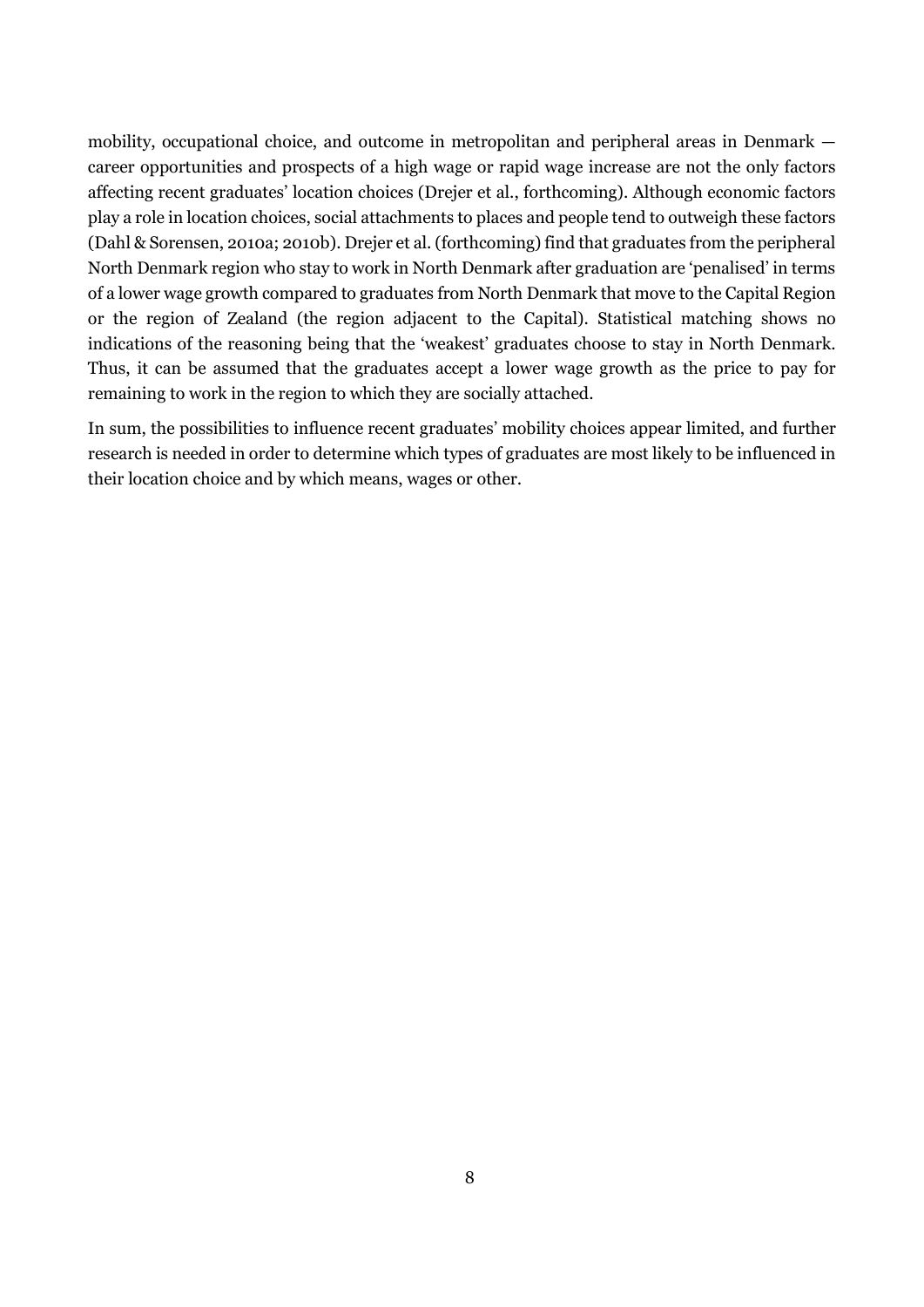### **References**

Ahlin, L., Andersson, M. & Thulin, P. (2014). Market thickness and the early labour market career of university graduates: an urban advantage? *Spatial Economic Analysis*, Vol. 9, pp. 396–419.

Booth, A.L. (2014). Wage determination and imperfect competition. *Labour Economics*, Vol. 30, pp. 53-58.

Dahl, M.S. & Sorenson, O. (2010a). The social attachment to place. *Social Forces*, Vol. 89, pp. 633– 658.

Dahl, M.S. & Sorenson, O. (2010b). The migration of technical workers, *Journal of Urban Economics*, Vol. 67, pp. 33–45.

Danish Ministry of Food, Agriculture and Fisheries (2011). The Danish Rural Development Programme 2007-2013. Report[, http://bit.ly/2jCwXWl.](http://bit.ly/2jCwXWl)

Drejer, I., Holm, J.R., & Nielsen, K. (2014). *Aalborg Universitets bidrag til udvikling i Region Nordjylland*. Report prepared for Growth Forum North Denmark. [https://bit.ly/3z9BuSJ.](https://bit.ly/3z9BuSJ)

Drejer, I., Holm. J.R. & Nielsen, K. (forthcoming). University graduates in metropolitan and peripheral areas: mobility, occupational choice and outcomes. *Regional Studies*, DOI: 10.1080/00343404.2021.1905788.

Geist, C. & McManus, P.A. (2008). Geographical Mobility over the Life Course: Motivations and Implications. *Population, Space and Place*, Vol. 14, pp. 283-303.

Eriksen, J. (2017). Educated Cities and Regional Centralization. Spatial Trends in Students' Location in Denmark, 1982-2013. *ReDy Working Paper* No. 1-2017, [https://bit.ly/2Rw0GSw.](https://bit.ly/2Rw0GSw)

Manning, A. (2003). *Monopsony in Motion: Imperfect Competition in Labor Markets*. Princeton University Press

Manning, A. (2010). Imperfect competition in the labour market. *CEP Discussion Paper* (981). Centre for Economic Performance, London School of Economics and Political Science, London, UK.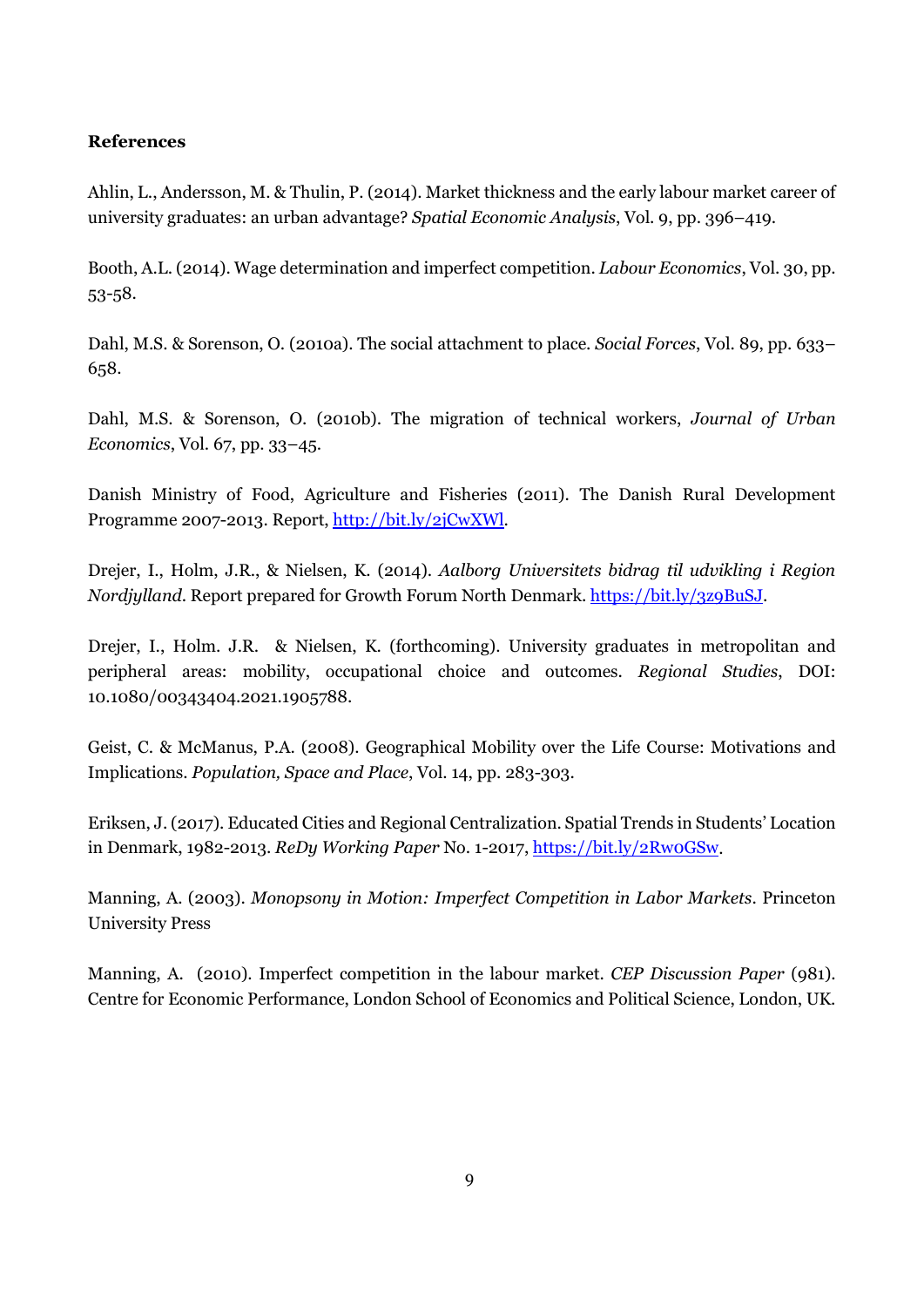| Municipality       | Region   | Type         |
|--------------------|----------|--------------|
|                    |          |              |
| Albertslund        | Capital  | Urban        |
| Allerød            | Capital  | Urban        |
| Assens             | Southern | Rural        |
| Ballerup           | Capital  | Urban        |
| Billund            | Southern | Rural        |
| Bornholm           | Capital  | Peripheral   |
| <b>Brøndby</b>     | Capital  | Urban        |
| <b>Brønderslev</b> | Northern | Rural        |
| Dragør             | Capital  | Intermediate |
| Egedal             | Capital  | Urban        |
| Esbjerg            | Southern | Rural        |
| Fanø               | Southern | Rural        |
| Favrskov           | Central  | Intermediate |
| Faxe               | Zealand  | Intermediate |
| Fredensborg        | Capital  | Urban        |
| Fredericia         | Southern | Intermediate |
| Frederiksberg      | Capital  | Urban        |
| Frederikshavn      | Northern | Rural        |
| Frederikssund      | Capital  | Urban        |
| Furesø             | Capital  | Urban        |
| Faaborg-Midtfyn    | Southern | Rural        |
| Gentofte           | Capital  | Urban        |
| Gladsaxe           | Capital  | Urban        |
| Glostrup           | Capital  | Urban        |
| Greve              | Zealand  | Urban        |
| Gribskov           | Capital  | Urban        |
| Guldborgsund       | Zealand  | Rural        |
| Haderslev          | Southern | Rural        |
| Halsnæs            | Capital  | Intermediate |
| Hedensted          | Central  | Rural        |
| Helsingør          | Capital  | Urban        |
| Herlev             | Capital  | Urban        |

# **Appendix 1: Overview of municipal classification**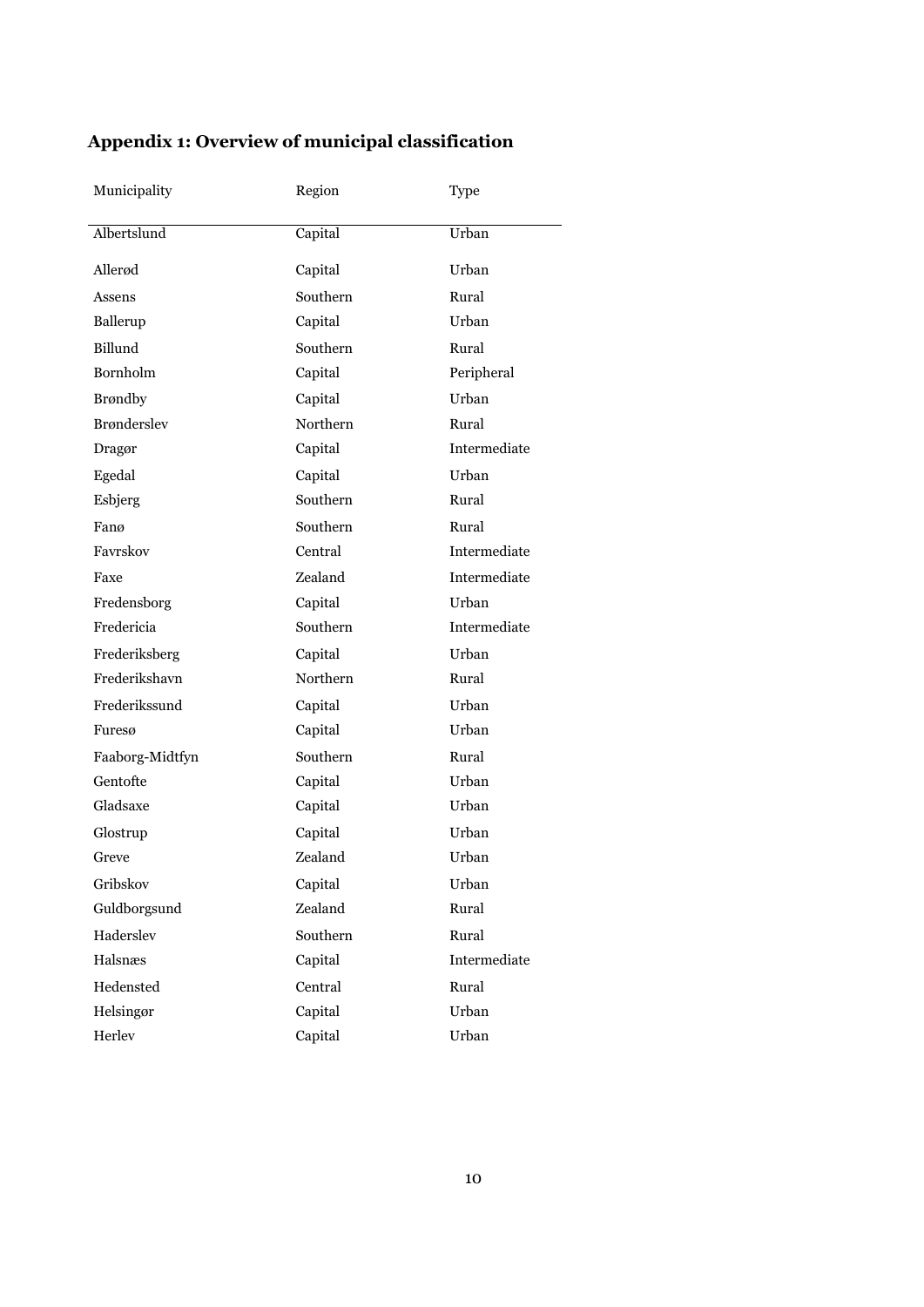| Municipality      | Region   | Type         |
|-------------------|----------|--------------|
| Herning           | Central  | Rural        |
| Hillerød          | Capital  | Urban        |
| Hjørring          | Northern | Rural        |
| Holbæk            | Zealand  | Intermediate |
| Holstebro         | Central  | Rural        |
| Horsens           | Central  | Intermediate |
| Hvidovre          | Capital  | Urban        |
| Høje-Taastrup     | Capital  | Urban        |
| Hørsholm          | Capital  | Urban        |
| Ikast-Brande      | Central  | Rural        |
| Ishøj             | Capital  | Urban        |
| Jammerbugt        | Northern | Rural        |
| Kalundborg        | Zealand  | Rural        |
| Kerteminde        | Southern | Rural        |
| Kolding           | Southern | Urban        |
| København         | Capital  | Urban        |
| Køge              | Zealand  | Urban        |
| Langeland         | Southern | Peripheral   |
| Lejre             | Zealand  | Urban        |
| Lemvig            | Central  | Peripheral   |
| Lolland           | Zealand  | Peripheral   |
| Lyngby-Taarbæk    | Capital  | Urban        |
| Læsø              | Northern | Peripheral   |
| Mariagerfjord     | Northern | Rural        |
| Middelfart        | Southern | Intermediate |
| Morsø             | Northern | Peripheral   |
| Norddjurs         | Central  | Peripheral   |
| Nordfyns          | Southern | Rural        |
| <b>Nyborg</b>     | Southern | Rural        |
| Næstved           | Zealand  | Intermediate |
| Odder             | Central  | Intermediate |
| Odense            | Southern | Urban        |
| Odsherred         | Zealand  | Rural        |
| Randers           | Central  | Rural        |
| Rebild            | Northern | Rural        |
| Ringkøbing-Skjern | Central  | Peripheral   |
| Ringsted          | Zealand  | Intermediate |
| Roskilde          | Zealand  | Intermediate |
|                   |          |              |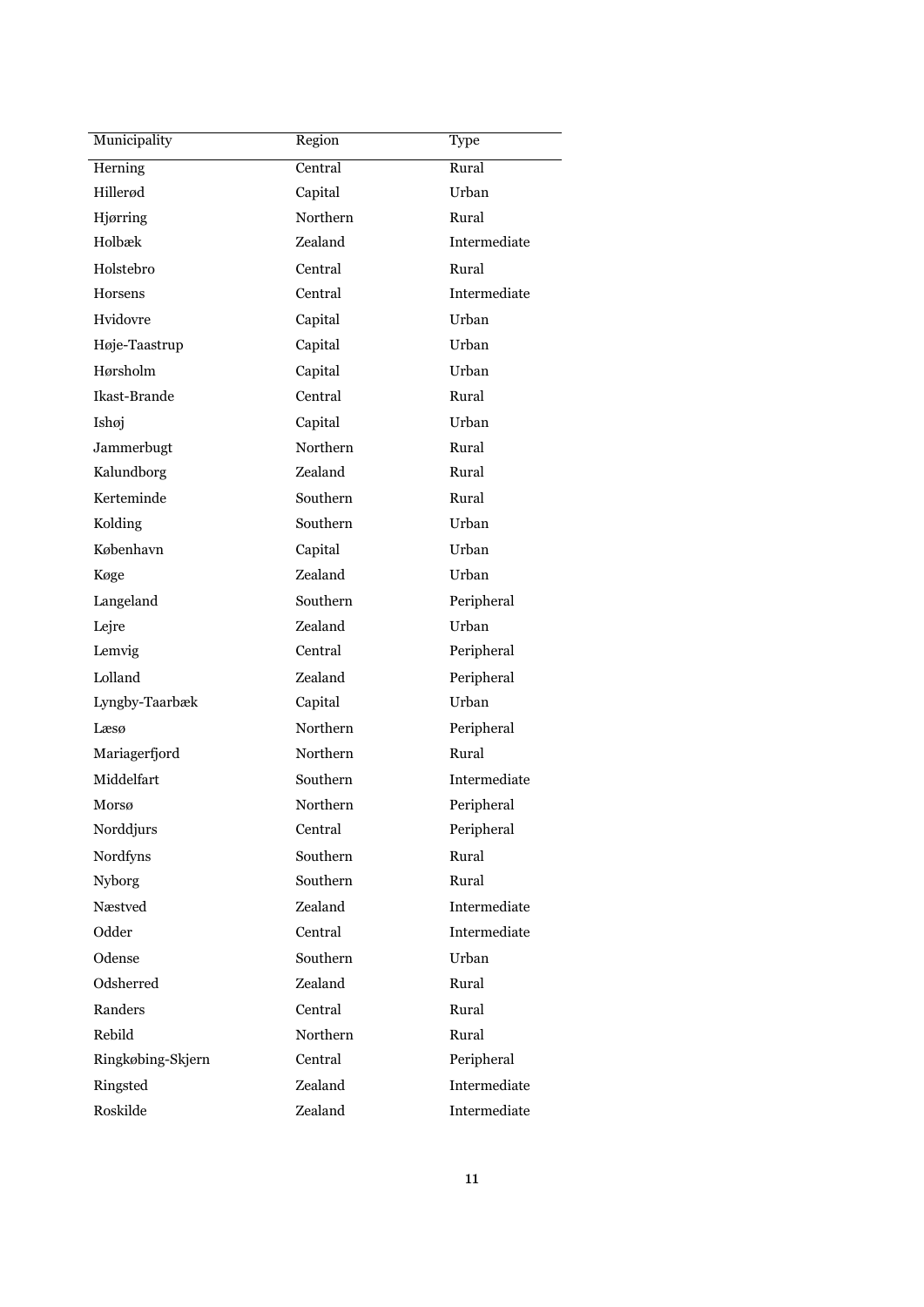| Municipality    | Region   | Type         |
|-----------------|----------|--------------|
| Rudersdal       | Capital  | Urban        |
| Rødovre         | Capital  | Urban        |
| Samsø           | Central  | Peripheral   |
| Silkeborg       | Central  | Intermediate |
| Skanderborg     | Central  | Urban        |
| Skive           | Central  | Peripheral   |
| Slagelse        | Zealand  | Intermediate |
| Solrød          | Zealand  | Urban        |
| Sorø            | Zealand  | Intermediate |
| <b>Stevns</b>   | Zealand  | Intermediate |
| Struer          | Central  | Peripheral   |
| Svendborg       | Southern | Rural        |
| Syddjurs        | Central  | Rural        |
| Sønderborg      | Southern | Rural        |
| Thisted         | Northern | Peripheral   |
| Tønder          | Southern | Peripheral   |
| Tårnby          | Capital  | Intermediate |
| Vallensbæk      | Capital  | Urban        |
| Varde           | Southern | Peripheral   |
| Vejen           | Southern | Rural        |
| Vejle           | Southern | Intermediate |
| Vesthimmerlands | Northern | Peripheral   |
| <b>Viborg</b>   | Central  | Intermediate |
| Vordingborg     | Zealand  | Rural        |
| Ærø             | Southern | Peripheral   |
| Aabenraa        | Southern | Rural        |
| Aalborg         | Northern | Urban        |
| Aarhus          | Central  | Urban        |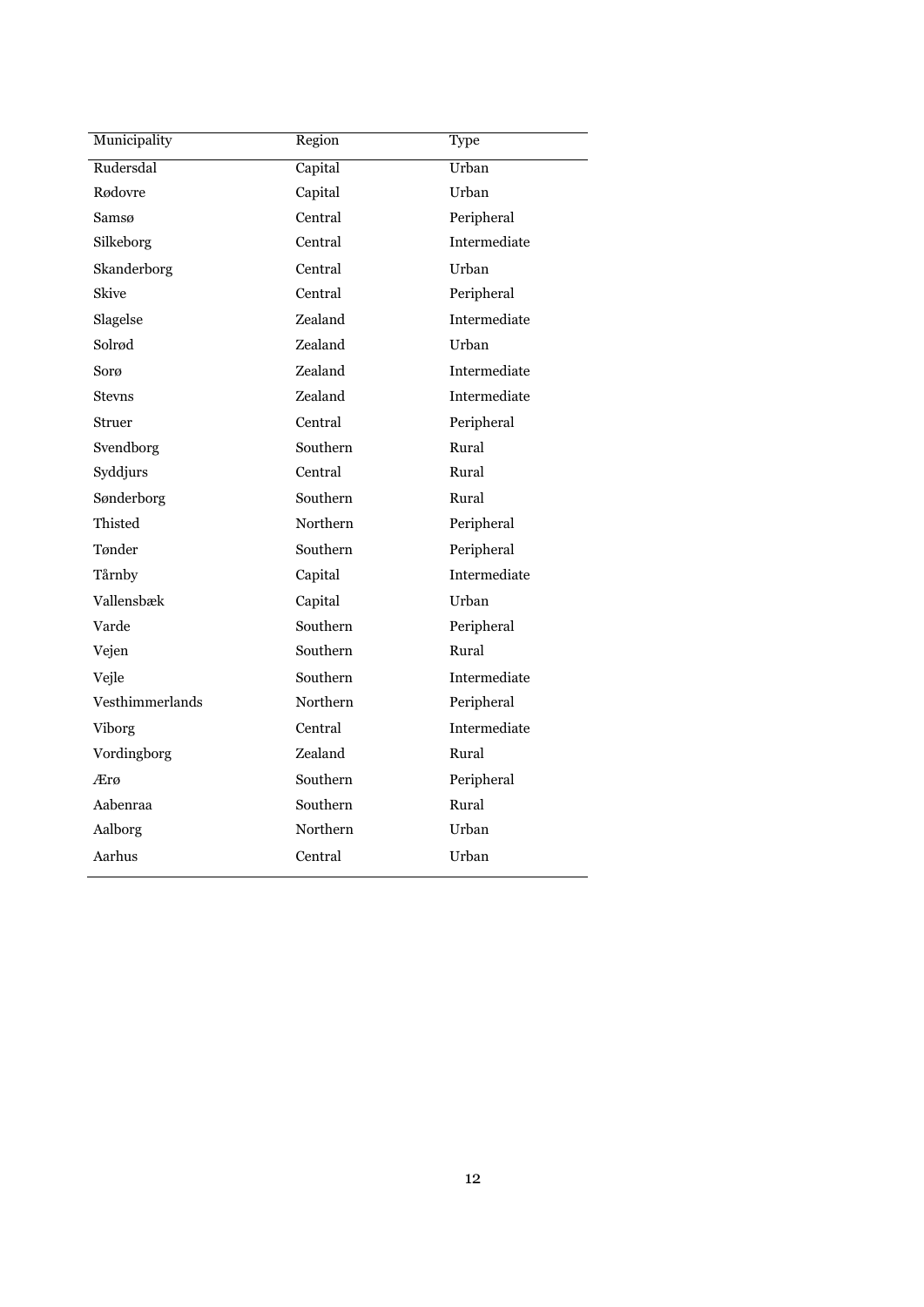# **Appendix 2: Robustness tests – models with percentage changes**

| Table A.2.1. Change in population of recent graduates at municipality level as a function of |  |  |
|----------------------------------------------------------------------------------------------|--|--|
| change in wages (dependent variable: percentage change in population)                        |  |  |

|                           | (1)         |          | (2)         |          | (3)         |          | $\left( 4\right)$ |          |
|---------------------------|-------------|----------|-------------|----------|-------------|----------|-------------------|----------|
|                           | Coefficient | Std.Dev. | Coefficient | Std.Dev. | Coefficient | Std.Dev. | Coefficient       | Std.Dev. |
| Pct. change in            | $0.128***$  | 0.009    | $0.119***$  | 0.009    | $0.118***$  | 0.009    | $0.115***$        | 0.009    |
| salary                    |             |          |             |          |             |          |                   |          |
| <b>Year Fixed Effects</b> |             |          | Y           |          | Y           |          | Y                 |          |
| Grad. Year Fixed          |             |          |             |          | Y           |          | Y                 |          |
| <b>Effects</b>            |             |          |             |          |             |          |                   |          |
| <b>Industry Fixed</b>     |             |          |             |          |             |          | Y                 |          |
| Effects                   |             |          |             |          |             |          |                   |          |
| <b>Educational Level</b>  |             |          |             |          |             |          | Y                 |          |
| Fixed Effects             |             |          |             |          |             |          |                   |          |
| N                         | 207,696     |          | 207,696     |          | 207,696     |          | 207,696           |          |
| $\mathbb{R}^2$            | 0.001       |          | 0.099       |          | 0.099       |          | 0.103             |          |

\*\*\* significant at the 1% level.

| Table A.2.2. Change in population of recent graduates at municipality level as a function of |
|----------------------------------------------------------------------------------------------|
| change in wages. Models by administrative regions (dependent variable: percentage change in  |
| population)                                                                                  |

|                | Capital Region |       | Zealand        |       | Southern<br>Denmark |       | <b>Central Denmark</b> |       | North Denmark  |       |
|----------------|----------------|-------|----------------|-------|---------------------|-------|------------------------|-------|----------------|-------|
|                |                |       |                |       |                     |       |                        |       |                |       |
|                | Coef.          | Std.  | Coef.          | Std.  | Coef.               | Std.  | Coef.                  | Std.  | Coef.          | Std.  |
|                |                | Dev.  |                | Dev.  |                     | Dev.  |                        | Dev.  |                | Dev.  |
| Pct. change    | $0.121***$     | 0.015 | $0.174***$     | 0.022 | $0.054***$          | 0.018 | $0.140***$             | 0.022 | $0.097***$     | 0.031 |
| in salary      |                |       |                |       |                     |       |                        |       |                |       |
| Year Fixed     | Y              |       | $\overline{Y}$ |       | $\overline{Y}$      |       | $\overline{Y}$         |       | $\overline{Y}$ |       |
| Effects        |                |       |                |       |                     |       |                        |       |                |       |
| Grad. Year     | $\overline{Y}$ |       | $\overline{Y}$ |       | Y                   |       | Y                      |       | $\mathbf Y$    |       |
| Fixed          |                |       |                |       |                     |       |                        |       |                |       |
| Effects        |                |       |                |       |                     |       |                        |       |                |       |
| Industry       | Y              |       | Y              |       | Y                   |       | Y                      |       | Y              |       |
| Fixed          |                |       |                |       |                     |       |                        |       |                |       |
| Effects        |                |       |                |       |                     |       |                        |       |                |       |
| Educational    | $\overline{Y}$ |       | $\overline{Y}$ |       | $\overline{Y}$      |       | $\overline{Y}$         |       | $\mathbf Y$    |       |
| Level Fixed    |                |       |                |       |                     |       |                        |       |                |       |
| Effects        |                |       |                |       |                     |       |                        |       |                |       |
| $_{\rm N}$     | 64,575         |       | 31,318         |       | 44,981              |       | 46,202                 |       | 20,620         |       |
| $\mathbb{R}^2$ | 0.098          |       | 0.108          |       | 0.106               |       | 0.112                  |       | 0.102          |       |